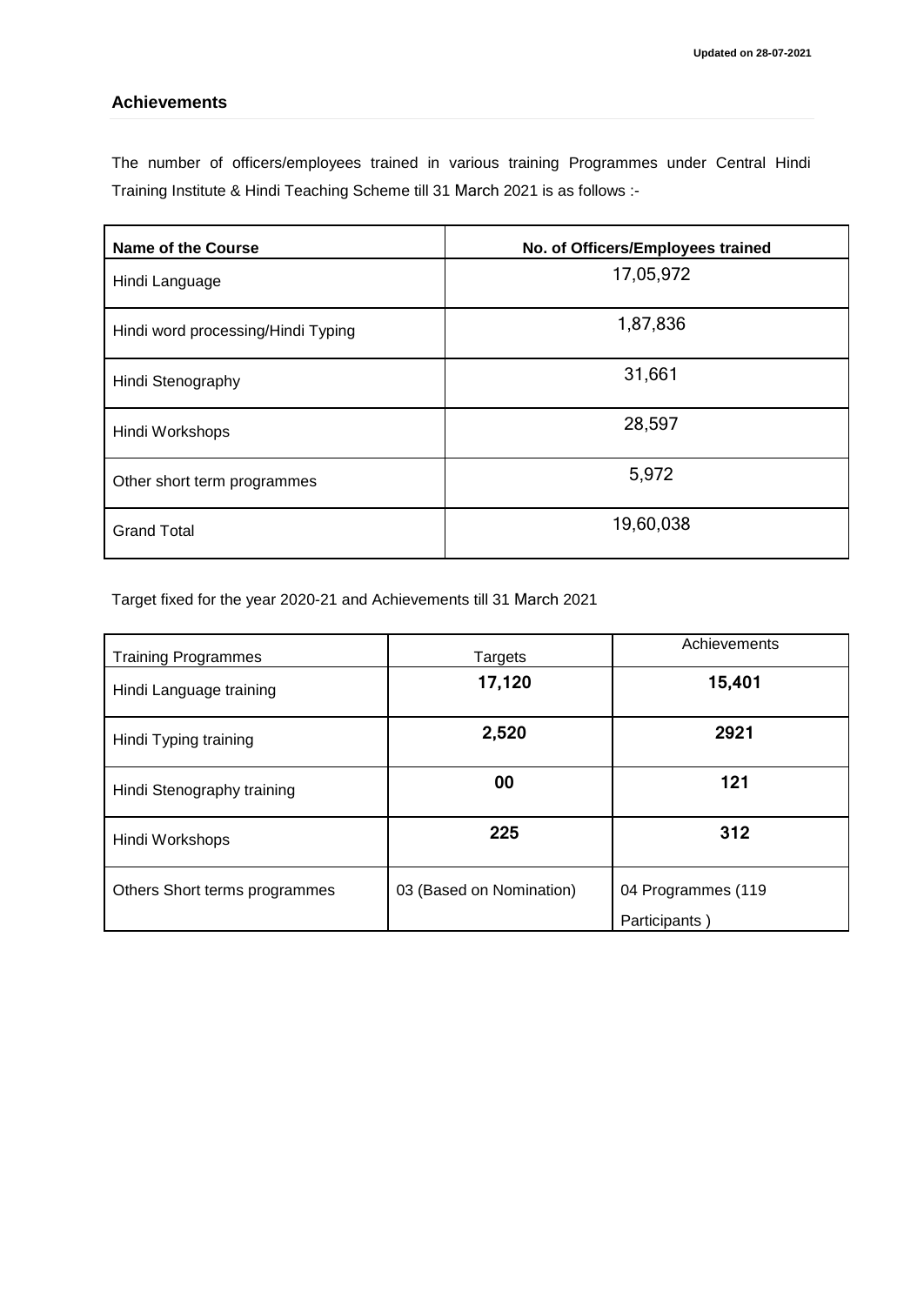The details of full-time and part-time functional training centres under Hindi Teaching Scheme as on March 2021 are as follows :-

| SI.              | Region        |                                                                | <b>Centres of Hindi Training</b> |              | <b>Centres of Hindi Typing (Manual)/</b> |                  |              |  |
|------------------|---------------|----------------------------------------------------------------|----------------------------------|--------------|------------------------------------------|------------------|--------------|--|
| No.              |               | <b>Hindi Word Processing (Computer)</b><br>& Hindi Stenography |                                  |              |                                          |                  |              |  |
|                  |               | <b>Full-time</b>                                               | <b>Part-time</b>                 | <b>Total</b> | <b>Full-time</b>                         | <b>Part-time</b> | <b>Total</b> |  |
| 1.               | North-Central | 30                                                             | 00                               | 30           | 10                                       | 00               | 10           |  |
| 2.               | South         | 116                                                            | 00                               | 116          | 05                                       | 00               | 05           |  |
| 3.               | East          | 83                                                             | 00                               | 83           | 02                                       | 00               | 02           |  |
| $\overline{4}$ . | West          | 70                                                             | 00                               | 70           | 03                                       | 00               | 03           |  |
| 5.               | North-east    | 31                                                             | 01                               | 32           | 01                                       | 00               | 01           |  |
| <b>TOTAL</b>     |               | 330                                                            | 01                               | 331          | 21                                       | 00               | 21           |  |

The details of intensive (Short term) training centres under Central Hindi Training Institute as on January, 2019 are as follows :-

| <b>North-Central</b>  |           | <b>Southern</b>                  |           | <b>Eastern Region</b> |          | <b>Western Region</b> |               | <b>North East Region</b>         |               |
|-----------------------|-----------|----------------------------------|-----------|-----------------------|----------|-----------------------|---------------|----------------------------------|---------------|
| <b>Region</b>         |           | <b>Region</b>                    |           |                       |          |                       |               |                                  |               |
| Hindi                 | Hindi     | Hindi                            | Hindi     | Hindi                 | Hindi    | Hindi                 | Hindi Typing/ | Hindi                            | Hindi Typing/ |
| Language              | Typing /  | Language                         | Typing/   | Language              | Typing/  | Language              | Stenography   | Language                         | Stenography   |
|                       | Stenogra  |                                  | Stenogra  |                       | Stenogra |                       |               |                                  |               |
|                       | phy       |                                  | phy       |                       | phy      |                       |               |                                  |               |
| Training<br>Intensive |           | <b>Intensive Training Centre</b> |           | Intensive Training    |          | Intensive Training    |               | <b>Intensive Training Centre</b> |               |
| Centre                |           |                                  |           | Centre                |          | Centre                |               |                                  |               |
| <b>New</b>            | New Delhi | Hyderabad                        | Hyderabad | Kolkata               | Kolkata  | Bengaluru             | Mumbai        | Nil                              | Nil           |
| Delhi (1)             | (1)       | (2)                              | (1)       | (1)                   | (1)      | (3)                   | (1)           |                                  |               |
|                       |           |                                  |           |                       |          |                       |               |                                  |               |
|                       |           |                                  |           |                       |          | Vadodara              | Bengaluru     |                                  |               |
|                       |           |                                  |           |                       |          | (1)                   | (1)           |                                  |               |
| 1 centre              | 1 Centre  | 2 Centre                         | 1 Centre  | 1 Centre              | 1 Centre | 4 Centre              | 2 Centre      | Nil                              | Nil           |

• In the context of the modernization of Hindi language training, Hindi language teaching has also been computerized. Self learning LILA package for language training courses - Prabodh, Praveen and Pragya has been developed by Department of Official Language with the help of C-DAC, Pune. With the help of these softwares Non-Hindi speaking personnel may obtain working knowledge of Hindi through English and other fourteen Indian languages. The 'LILA Packages' are provided on the website of the Central Hindi Training Institute.